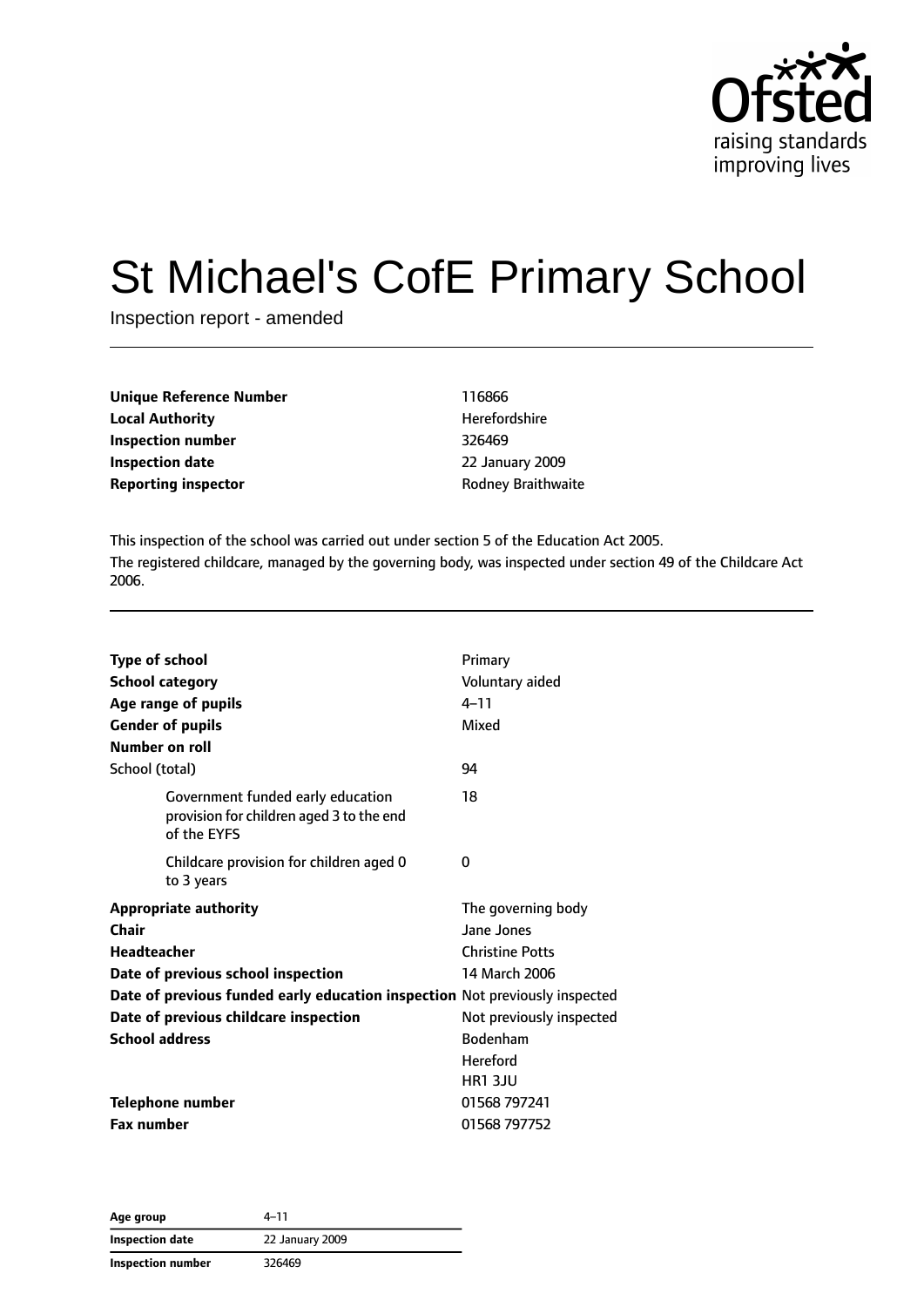### **Amended Report Addendum**

Report updated to resolve formatting inconsistency

<sup>©</sup> Crown copyright 2009

Website: www.ofsted.gov.uk

This document may be reproduced in whole or in part for non-commercial educational purposes, provided that the information quoted is reproduced without adaptation and the source and date of publication are stated.

Further copies of this report are obtainable from the school. Under the Education Act 2005, the school must provide a copy of this report free of charge to certain categories of people. A charge not exceeding the full cost of reproduction may be made for any other copies supplied.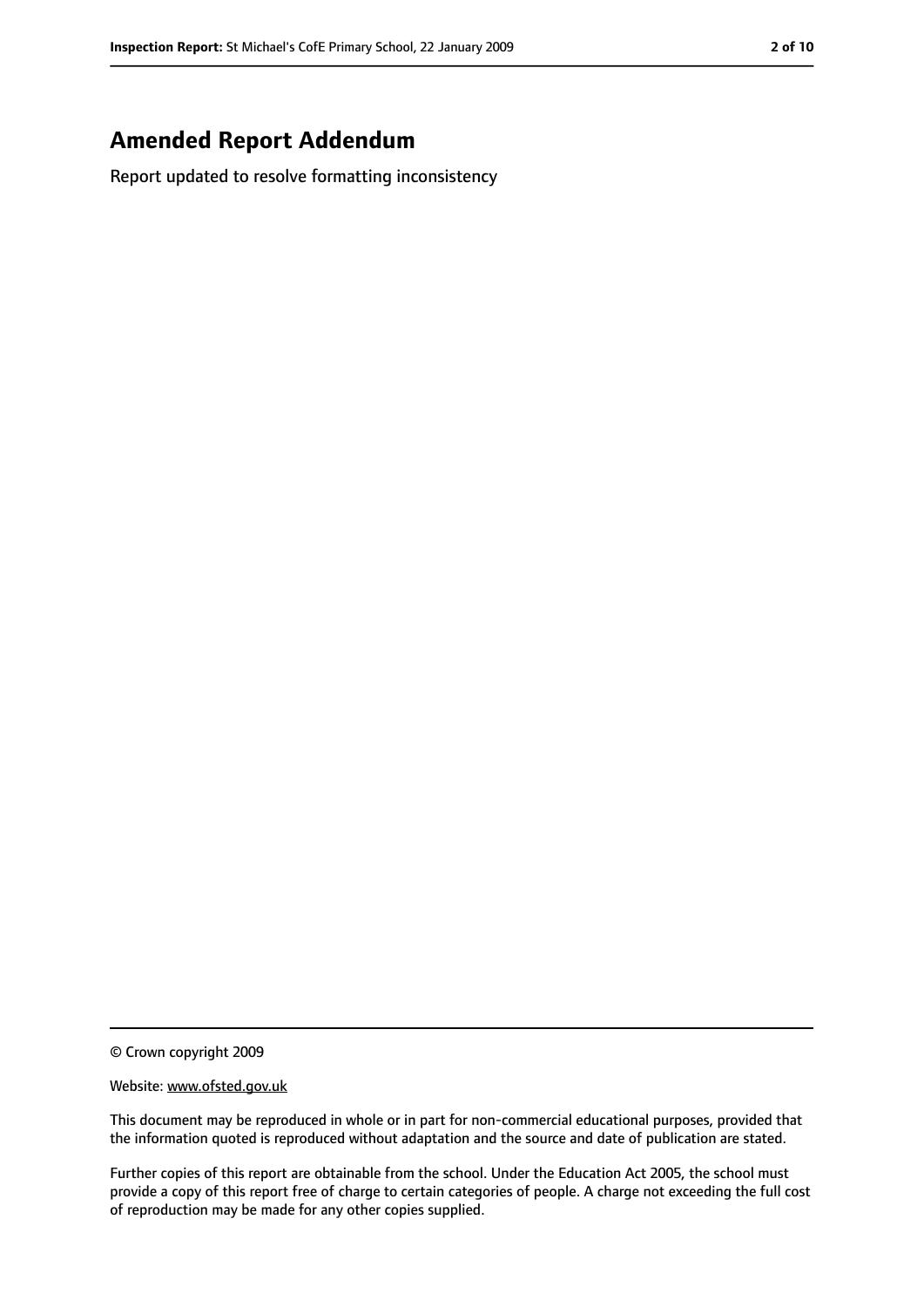# **Introduction**

The inspection was carried out by two Additional Inspectors. The inspectors evaluated the overall effectiveness of the school and investigated the following issues:

- the attainment on entry and overall standards in the school, especially in mathematics, and how these reflect the achievement of pupils
- the quality of teaching and learning, and how effective this is in enabling all pupils to achieve well, especially boys
- the effectiveness of school leadership and management in managing significant changes in staffing, and in the profile of pupils entering the school.

Evidence was gathered from: national published assessment data and the school's own records; scrutiny of pupils' work, a range of school documentation and parents' questionnaires; observations of the school at work; and discussions with staff, pupils and members of the governing body. Other aspects of the school's work were not investigated in detail, but evidence relating to them was gathered which is referred to where appropriate in the report.

### **Description of the school**

St Michael's is a small primary school serving a rural area. Almost all the pupils in the school are White British, including a small number of children from the travelling community. There is an Early Years Foundation Class (EYFS), and three more classes, all with mixed-age year groups, in the main school. The number of pupils with learning difficulties and/or disabilities varies from average to above average. This is because of an increasing number of pupils who join and leave the school at various stages during the year. This results in significant differences in the size of each year group. When pupils enter the school their attainment varies widely from year to year between above and below average. Since the last inspection, new teachers have replaced half of the previous staff.

### **Key for inspection grades**

| Grade 1 | Outstanding  |
|---------|--------------|
| Grade 2 | Good         |
| Grade 3 | Satisfactory |
| Grade 4 | Inadequate   |
|         |              |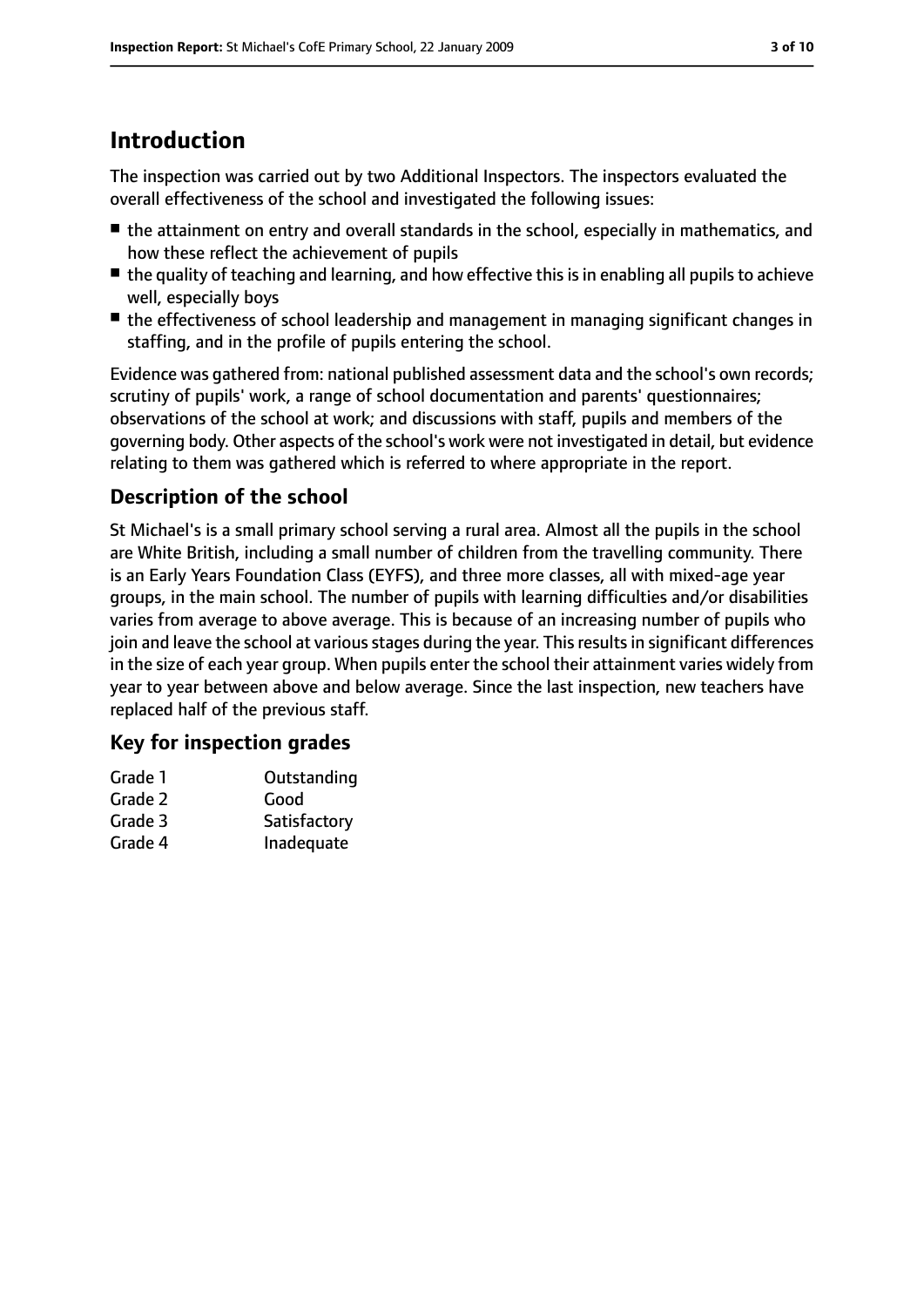### **Overall effectiveness of the school**

#### **Grade: 2**

St Michael's is a good school in which pupils build outstanding personal and social skills and achieve well because of the good provision made for them. The school also provides an outstanding level of pastoral care and welfare for all pupils, and children in EYFS. Thisisreflected in the overwhelmingly positive comments of parents, such as, 'The school has done so much for my children, morally, spiritually and emotionally.' The pupils show very positive attitudes to learning, behave sensibly and are kind and considerate to each other. Very importantly, they show great trust in the school, saying, 'Teachers are always there for us, they are our friends.' This helps them to develop considerable self-confidence and self-esteem, even for the shyest. Their self-belief is evident when Year 6 pupils identify their future careers as 'a palaeontologist', and 'either a teacher or a hairdresser'. Pupils' good attendance confirms great enjoyment of their work in school, both through interesting lessons in a broad and stimulating curriculum, and through the many enrichment activities and clubs provided, such as the mathematics workshops for more able pupils in the local cluster of schools. Provision for music and sport is especially extensive. The school also has an excellent commitment to community cohesion. In addition to the many responsibilities pupils take on in the school, especially through the thriving school council, they are also involved in a multitude of activities in the local community. These include assisting with toy collections, hand-bell playing at a local residential home, and participation annually in the Hereford Festival. The school is also an award- winning European Initiative school, and has created links with three European schools, as well as having planned links further afield in Australia.

Children make a good start to school in the EYFS. Pupils in Years 1 to 6 continue to achieve well and in most years reach standards that are above average by the end of Year 6. In 2008, there was a slight dip in standards, which were broadly average. However, school data clearly indicate that pupils had made good progress from their starting points, and all were meeting or exceeding challenging targets. Standards seen during the inspection were above average in reading, writing, mathematics and science in the majority of year groups. The small numbers in most cohorts cause the occasional 'skewing' of standards overall in each year. Additionally, an increasing number of pupils enter or leave the school in years other than the EYFS. The number of pupils with limited previous learning experiences has also increased. The progress of boys has been a concern for the school, but the introduction of new practical strategies to encourage their learning is helping a substantial majority to make good progress. Pupils with learning difficulties and/or disabilities, pupils from the travelling community and the more able make similarly good progress.

The quality of teaching and learning is good. Teachers know their pupils well and help them to develop good basic skills. Relationships between teachers and pupils are especially good. A particular strength in teaching is the good teamwork between teachers and teaching assistants. Teaching assistants are well trained, enthusiastic and confident in their very good contributions to the learning of the most vulnerable and less able pupils. They accept high levels of responsibility with much eagerness. This enables teachers to deal well with the problems posed by having mixed-year classes. Teachers give good academic guidance to their pupils, although there is variation in how this is done. Some of the best marking is diagnostic and enables pupils to understand how they can improve. This is not consistent across all classes, for instance, in advising pupils on the overall presentation of their work. Target setting for pupils has been in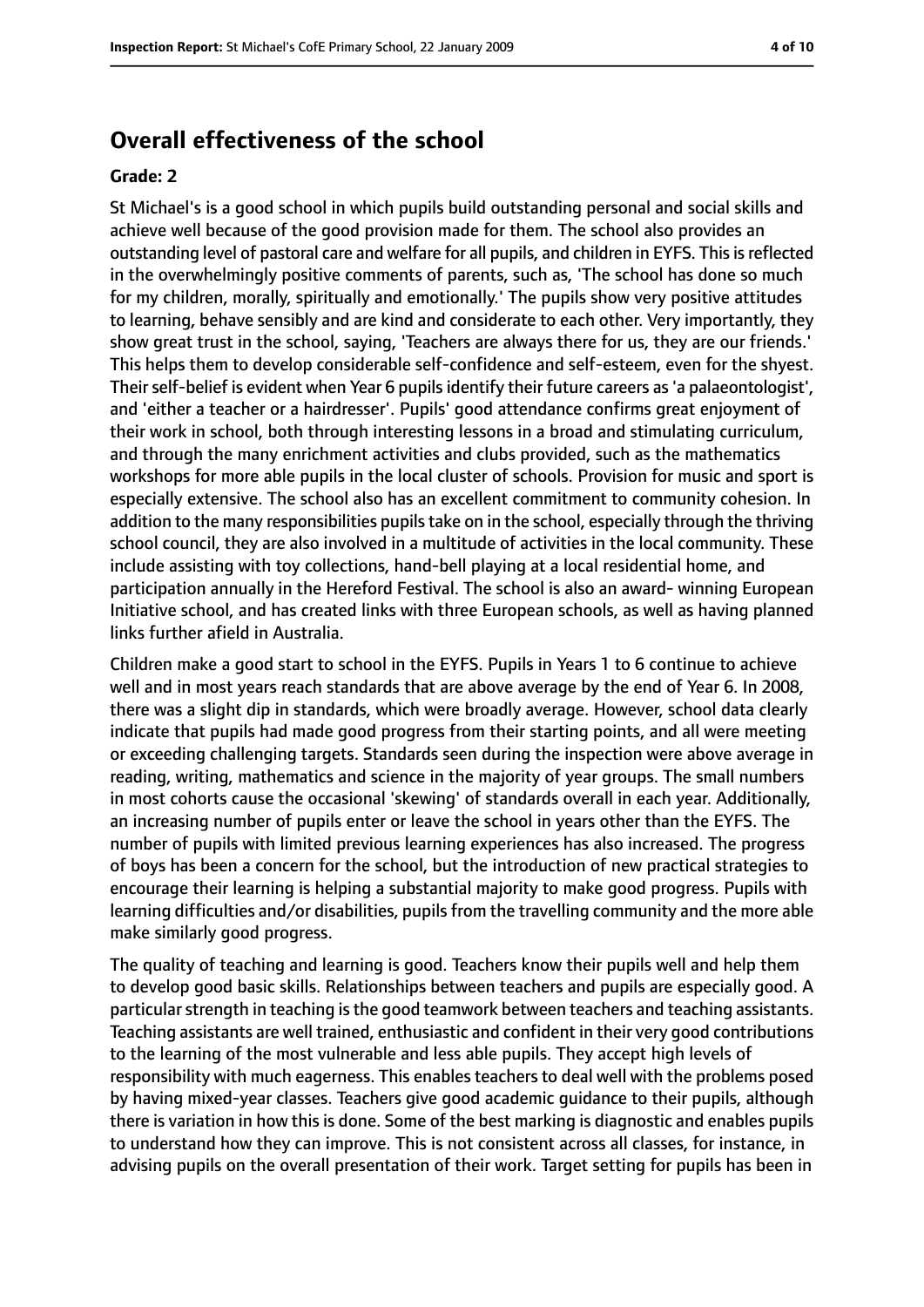place for some time, but the school is in the process of changing this to a more sophisticated and specific programme for improvement. It is too early to judge the full impact of this.

Pastoral care and provision for pupils' welfare is outstanding. All current safeguarding requirements are met. Staff have excellent knowledge of all pupils and are very responsive to their needs. Their example enables pupils to develop considerable empathy for others. This leads to parents being keen to say how proud they are of the school; 'It is an extended family', and 'My child has high levels of motivation and pride in attainment' are comments that reflect the typical view. Pupils say that staff listen to them, they are very safe, all treated equally, whatever their background, and that bullying is not a problem. Pupils who have previously been disaffected by their schooling speak very highly of their treatment and welcome by all in the school.

The school is well led and managed by decisive and sensitive leaders who have a high level of commitment to those the headteacher calls her 'little people'. The headteacher and deputy headteacher are both very practically involved and carry significant loads of responsibility, especially with their extensive teaching commitments. They have also had to deal with considerable changes in the school during the last three years. These changes have been effectively implemented and the school has successfully maintained its high reputation in the local community. The school shows it has a good capacity to continue to improve and deal with future challenges. Resources, including the staff, are deployed effectively, enabling the school to give good value for money. However, the links between school priorities and itsself-evaluation are inconsistent. Although satisfactory, the school's evaluation of what it does, how well it is doing, and where it wants to go, is not sufficiently rigorous enough and tends to be retrospective. The governing body is well guided by an experienced and dedicated chair, who is building a new team after several changes of governors. The new body has made a promising start.

### **Effectiveness of the Early Years Foundation Stage**

#### **Grade: 2**

Most children start in EYFS with skills and abilities which are similar to others of their age. In recent years there have been considerable variations between year groups, and the school has a broad range of abilities in every cohort on entry. The school has good links to a number of agencies to respond effectively to the needs of children, especially those that the school identifies quickly as having learning difficulties. The achievement of almost all children is good and they enter Year 1 with confidence, developing independence, and ready to start work on the National Curriculum. They do best in their physical development, and personal and social development. They make slightly less progress in aspects of mathematical development such as shape, space and measure and in writing. Welfare and care are promoted well, and the school is meeting the new requirements for Early Years effectively. Adults, led well by the headteacher, support learning well in a pleasant, stimulating and colourful environment with good resources. Teaching is good, relationships very good, and there are strong and effective links with parents. Children show consideration and care for each other, such as when they are using the wheeled toys and when enjoying working on gymnastic equipment in the hall. They show lively inquisitiveness, for example, when learning to investigate farm animals by using computers. Although staff know the children well, they have insufficient assessment data in order to follow the progress made by children. The available limited information is not used sufficiently well in order to plan the children's next steps in learning.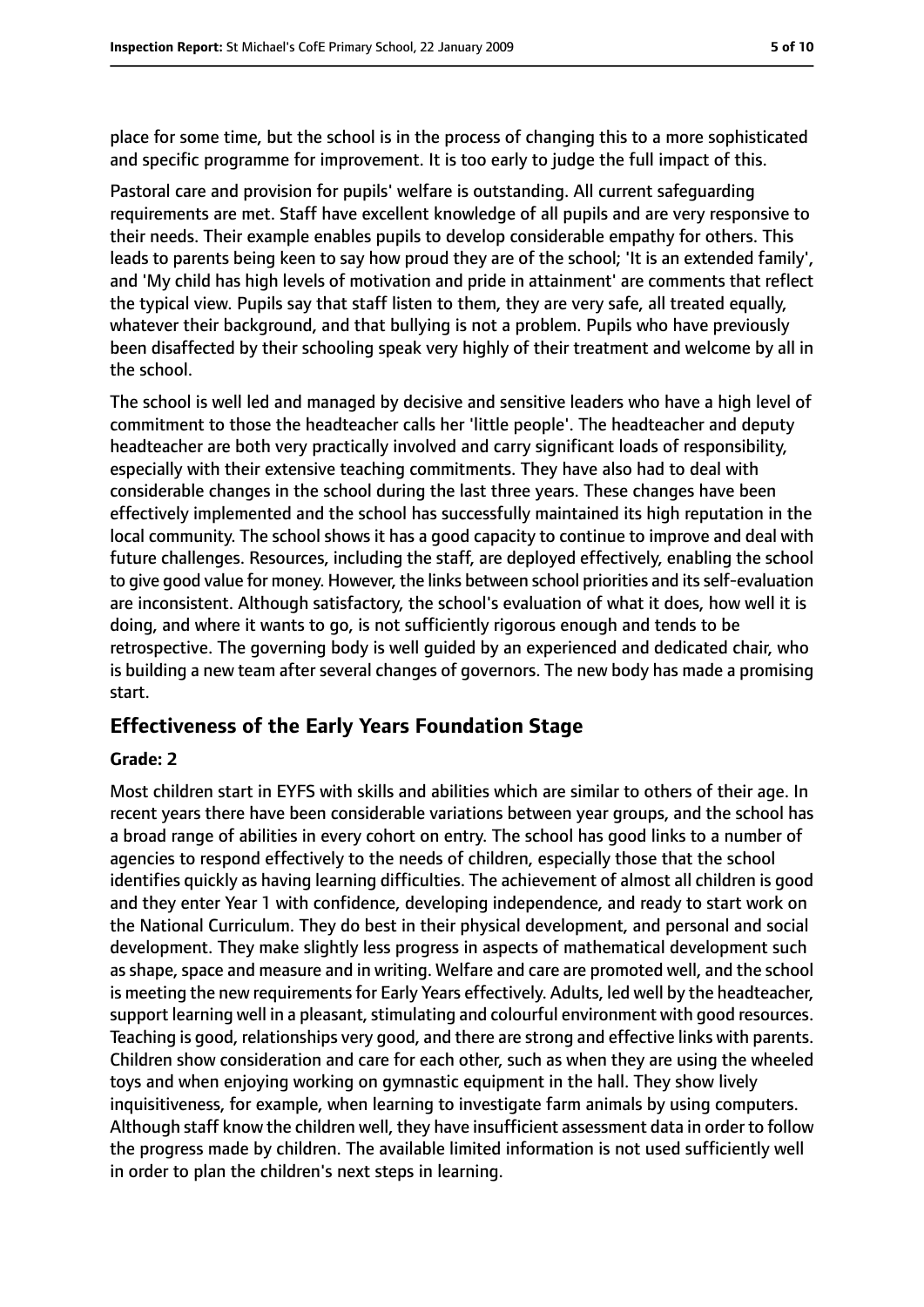### **What the school should do to improve further**

- Improve the collection and use of assessment data in the EYFS so that children's progress and steps for improvement are clearly understood.
- Ensure that the school's self-evaluation and development priorities are more closely linked, and are monitored rigorously and frequently.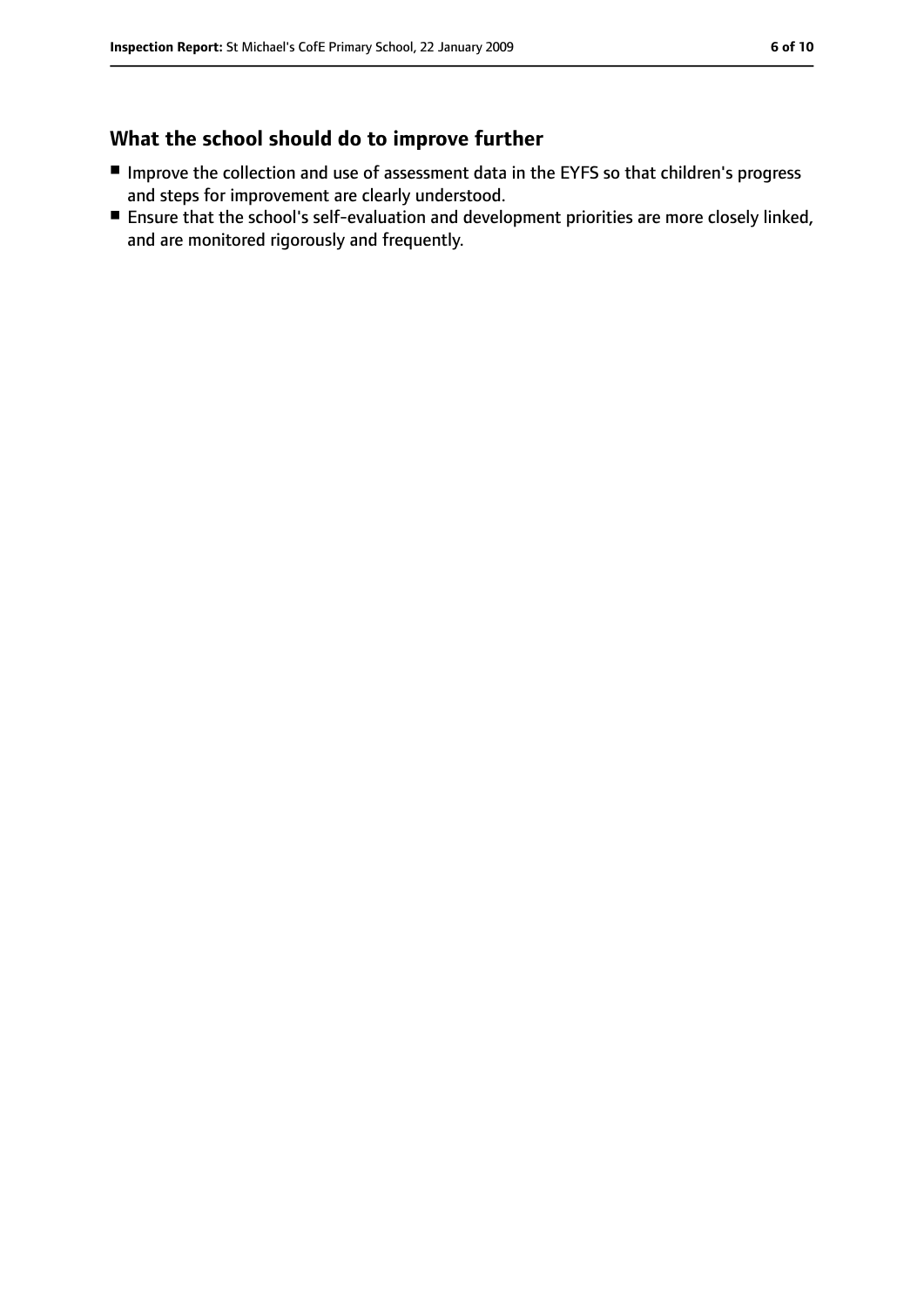**Any complaints about the inspection or the report should be made following the procedures set out in the guidance 'Complaints about school inspection', which is available from Ofsted's website: www.ofsted.gov.uk.**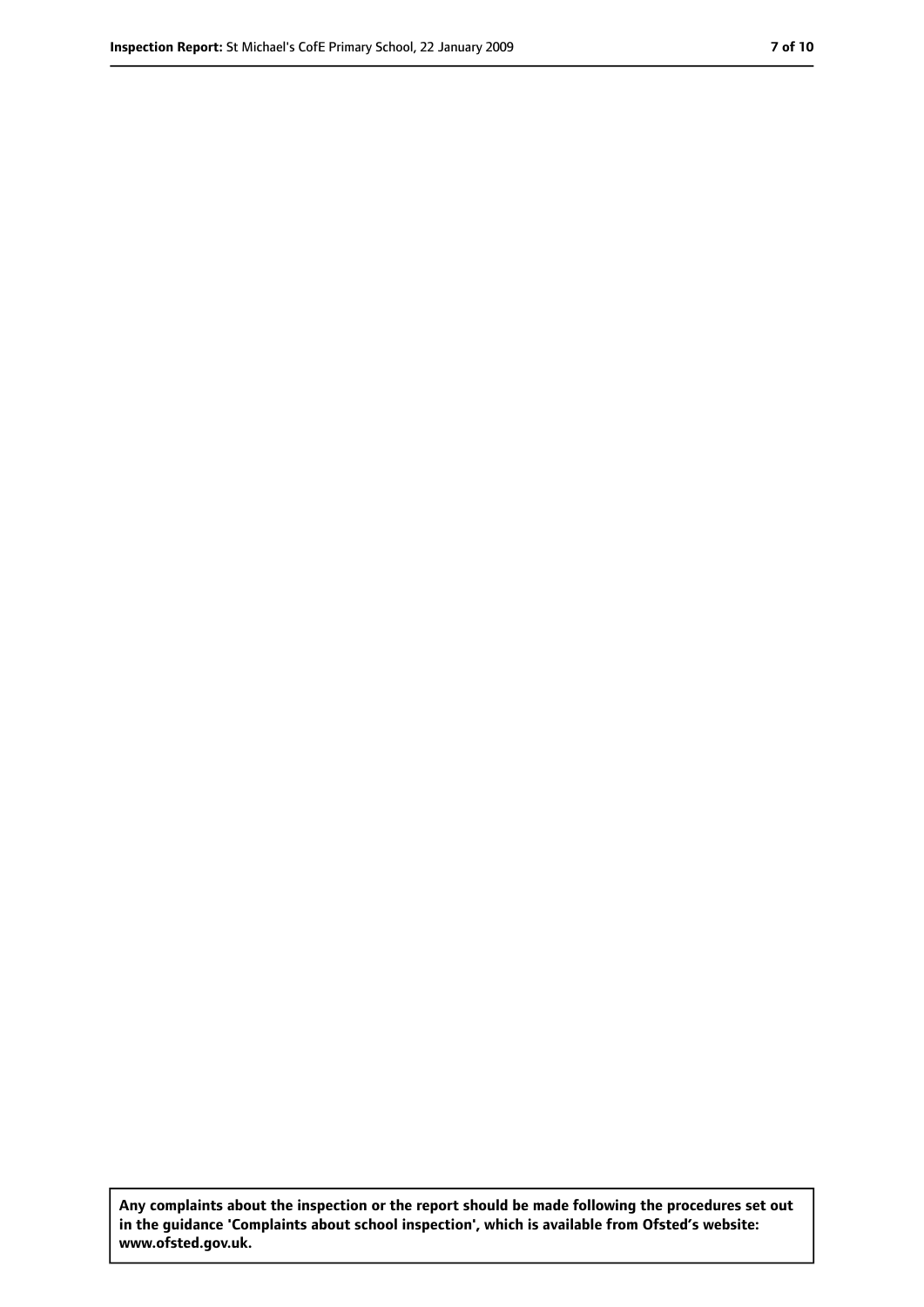# **Inspection judgements**

| Key to judgements: grade 1 is outstanding, grade 2 good, grade 3 satisfactory, and | School  |
|------------------------------------------------------------------------------------|---------|
| arade 4 inadequate                                                                 | Overall |

### **Overall effectiveness**

| How effective, efficient and inclusive is the provision of<br>education, integrated care and any extended services in meeting the<br>needs of learners? |     |
|---------------------------------------------------------------------------------------------------------------------------------------------------------|-----|
| Effective steps have been taken to promote improvement since the last<br>inspection                                                                     | Yes |
| How well does the school work in partnership with others to promote learners'<br>well being?                                                            |     |
| The capacity to make any necessary improvements                                                                                                         |     |

### **Effectiveness of the Early Years Foundation Stage**

| How effective is the provision in meeting the needs of children in the<br><b>EYFS?</b>       |  |
|----------------------------------------------------------------------------------------------|--|
| How well do children in the EYFS achieve?                                                    |  |
| How good are the overall personal development and well-being of the children<br>in the EYFS? |  |
| How effectively are children in the EYFS helped to learn and develop?                        |  |
| How effectively is the welfare of children in the EYFS promoted?                             |  |
| How effectively is provision in the EYFS led and managed?                                    |  |

### **Achievement and standards**

| How well do learners achieve?                                                                               |  |
|-------------------------------------------------------------------------------------------------------------|--|
| The standards <sup>1</sup> reached by learners                                                              |  |
| How well learners make progress, taking account of any significant variations<br>between groups of learners |  |
| How well learners with learning difficulties and/or disabilities make progress                              |  |

### **Annex A**

<sup>&</sup>lt;sup>1</sup>Grade 1 - Exceptionally and consistently high; Grade 2 - Generally above average with none significantly below average; Grade 3 - Broadly average to below average; Grade 4 - Exceptionally low.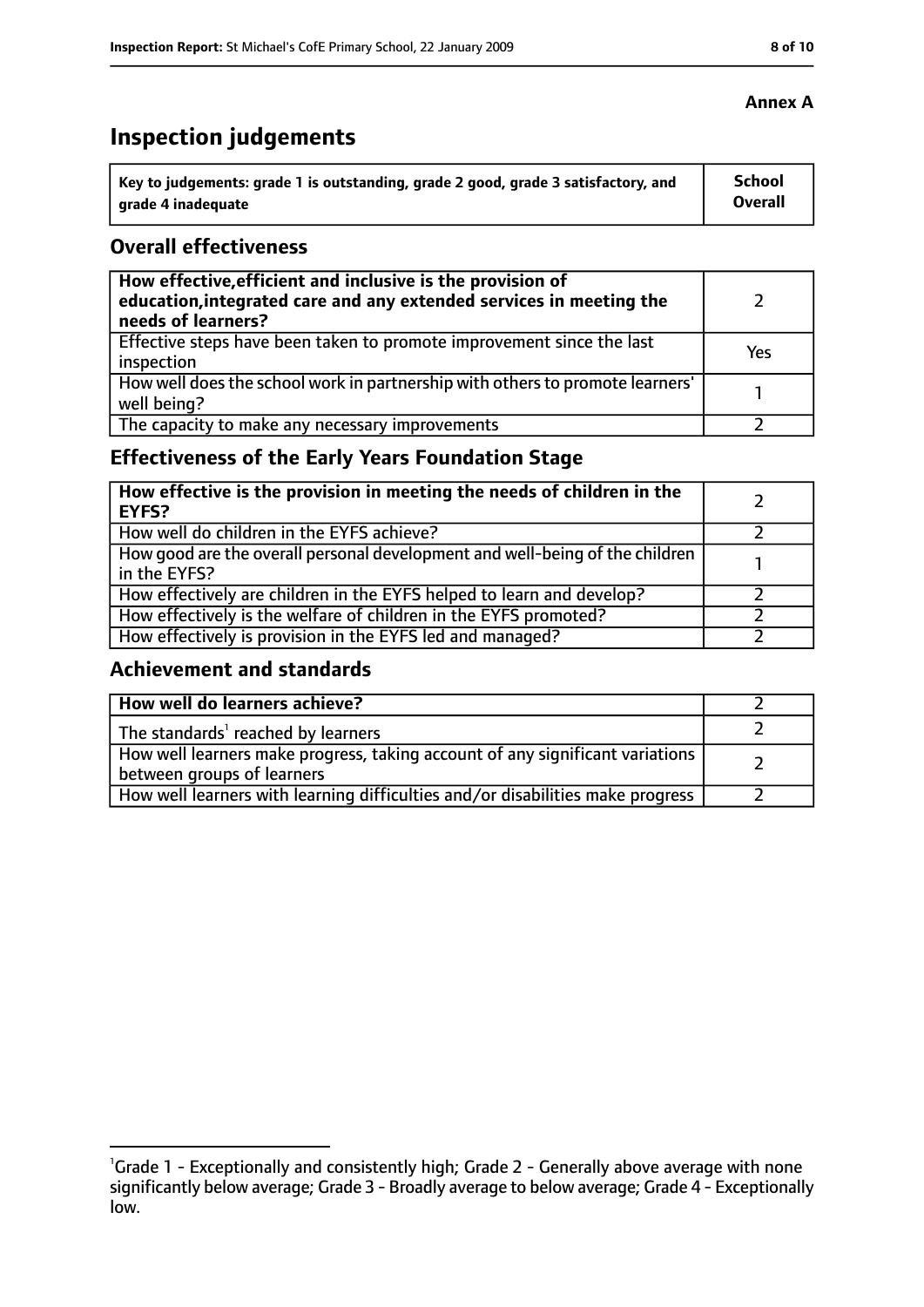### **Personal development and well-being**

| How good are the overall personal development and well-being of the<br>learners?                                 |  |
|------------------------------------------------------------------------------------------------------------------|--|
| The extent of learners' spiritual, moral, social and cultural development                                        |  |
| The extent to which learners adopt healthy lifestyles                                                            |  |
| The extent to which learners adopt safe practices                                                                |  |
| The extent to which learners enjoy their education                                                               |  |
| The attendance of learners                                                                                       |  |
| The behaviour of learners                                                                                        |  |
| The extent to which learners make a positive contribution to the community                                       |  |
| How well learners develop workplace and other skills that will contribute to<br>their future economic well-being |  |

# **The quality of provision**

| How effective are teaching and learning in meeting the full range of<br>learners' needs?              |  |
|-------------------------------------------------------------------------------------------------------|--|
| How well do the curriculum and other activities meet the range of needs and<br>interests of learners? |  |
| How well are learners cared for, quided and supported?                                                |  |

### **Leadership and management**

| How effective are leadership and management in raising achievement<br>and supporting all learners?                                              |           |
|-------------------------------------------------------------------------------------------------------------------------------------------------|-----------|
| How effectively leaders and managers at all levels set clear direction leading<br>to improvement and promote high quality of care and education |           |
| How effectively leaders and managers use challenging targets to raise standards                                                                 |           |
| The effectiveness of the school's self-evaluation                                                                                               | 3         |
| How well equality of opportunity is promoted and discrimination eliminated                                                                      |           |
| How well does the school contribute to community cohesion?                                                                                      |           |
| How effectively and efficiently resources, including staff, are deployed to<br>achieve value for money                                          |           |
| The extent to which governors and other supervisory boards discharge their<br>responsibilities                                                  | 3         |
| Do procedures for safequarding learners meet current government<br>requirements?                                                                | Yes       |
| Does this school require special measures?                                                                                                      | No        |
| Does this school require a notice to improve?                                                                                                   | <b>No</b> |